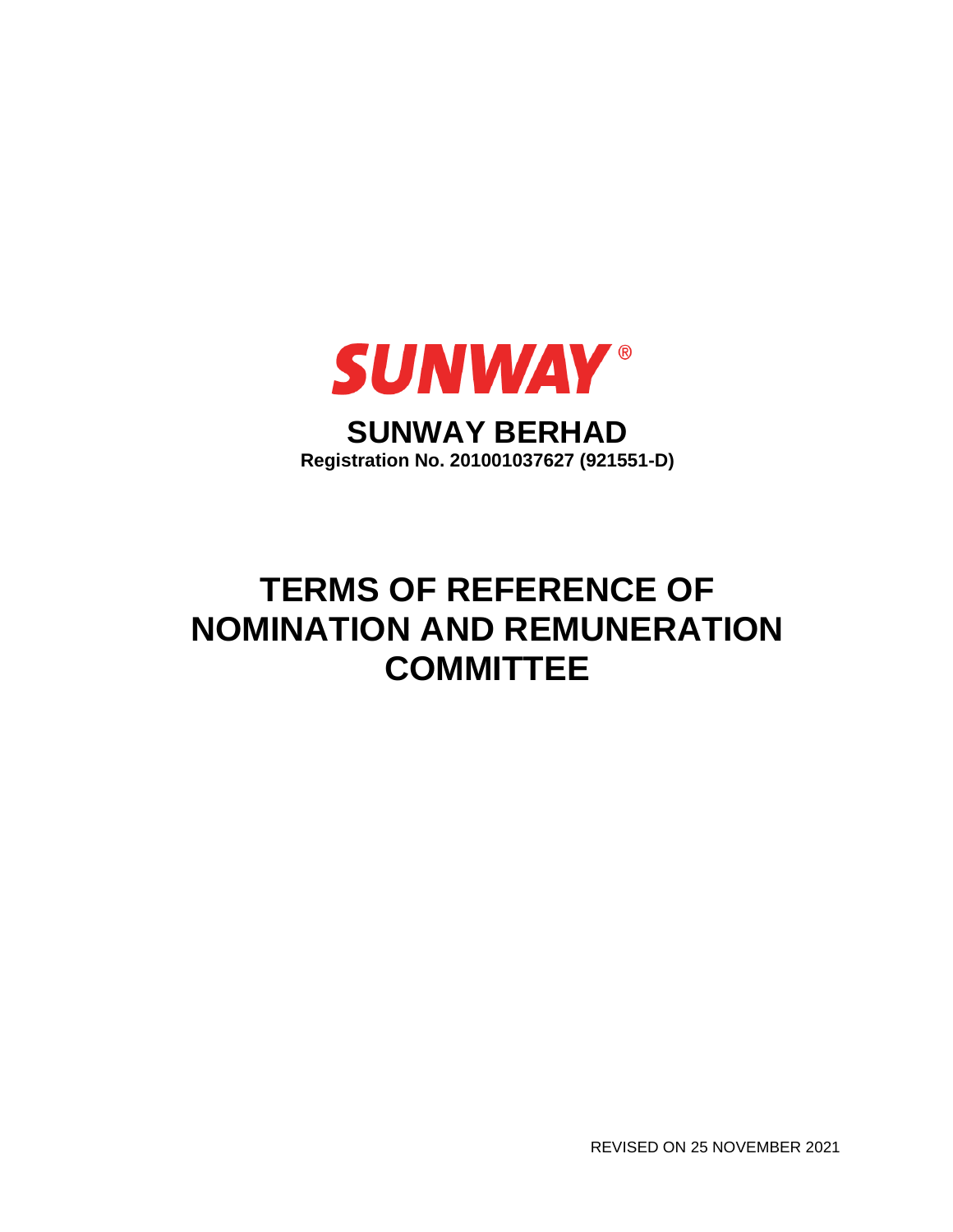# **SUNWAY BERHAD**

**Registration No. 201001037627 (921551-D)**

# **TERMS OF REFERENCE OF NOMINATION AND REMUNERATION COMMITTEE**

# **1. OBJECTIVE**

- (a) The Nomination and Remuneration Committee ("**Committee**") is entrusted with identifying qualified individuals to serve as Board members and recommending such candidates for appointment to the Board and Board Committees. The ultimate decision as to who shall be nominated should be the responsibility of the full Board after considering the recommendations of the Committee.
- (b) The Committee also conducts periodic evaluations to assess the effectiveness of the Board as a whole, Board Committees and contribution of individual Directors, including Independent Directors.
- (c) The Committee is to recommend for the Board's approval the remuneration framework to attract and retain the Company's Executive Directors to run the Company successfully. The remuneration package should be aligned with the business strategy and long-term objectives of the Company and its Group.
- (d) Demonstrate to all stakeholders in the business that the remuneration of the Executive Directors of the Company is set by a Committee of the Board who has no personal interest in the outcome of their decisions and who will give due regard to the interests of the stakeholders and to the financial and commercial health of the Company.
- (e) The Committee shall also carry out such duties that may be delegated by the Board from time to time.

# **2. MEMBERSHIP**

- (a) The Committee shall be appointed by the Board of Directors from among their number and shall comprise not fewer than three  $(3)$  in number.
- (b) The members of the Committee shall be non-executive Directors, a majority of whom must be independent.
- (c) The members of the Committee shall elect a Chairman from among their number who is an Independent Director of the Company.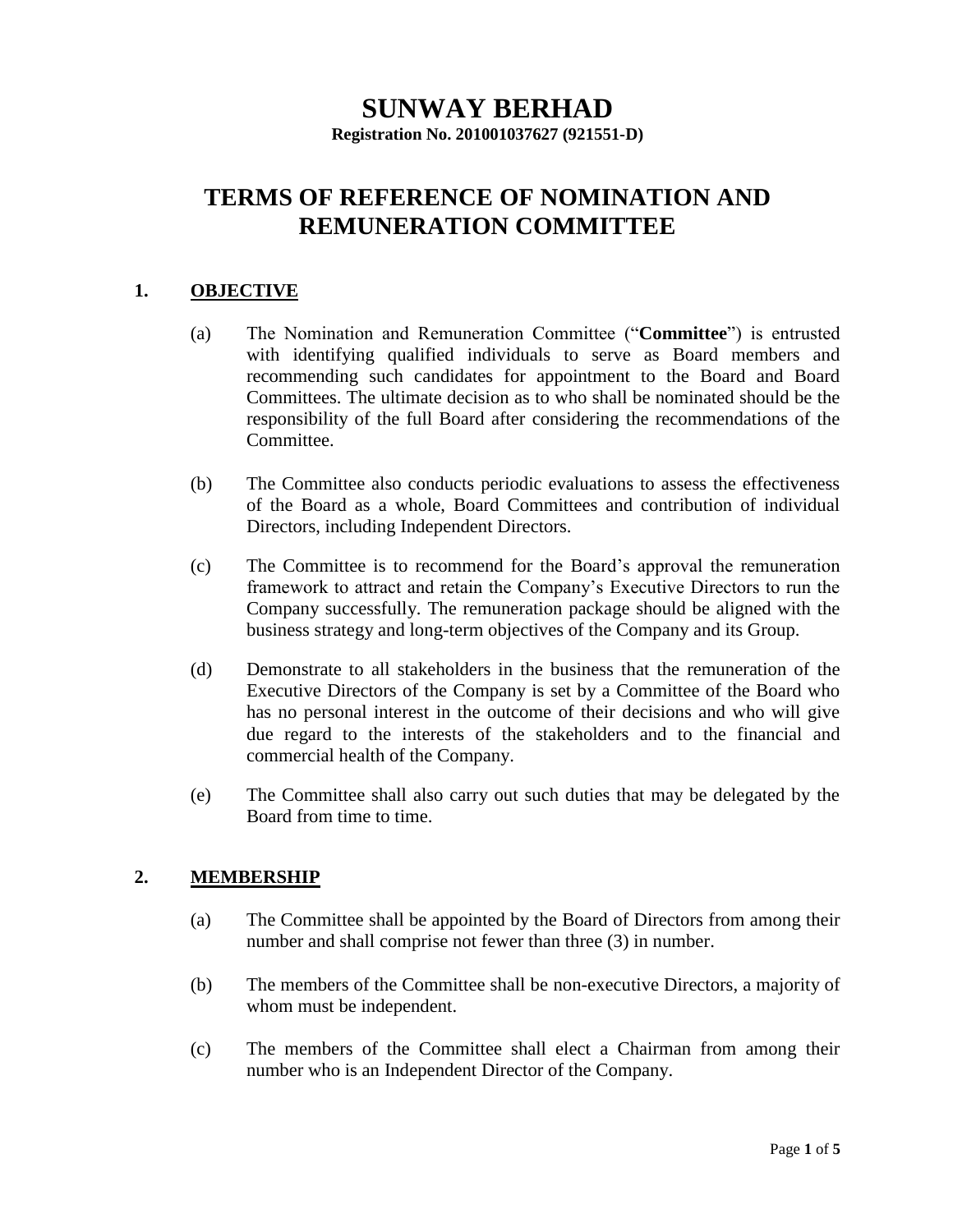- (d) In the absence of the Chairman of the Committee, the remaining members present shall elect one of their independent non-executive members as chairman of the meeting.
- (e) In the event of any vacancy in the Committee resulting in the number of members being reduced to below three (3), the Board shall, within three (3) months fill the vacancy.
- (f) The membership of the Committee shall be terminated upon the cessation of him/her as a Director of the Company, or as determined by the Board.

# **3. AUTHORITY**

The Committee is authorized by the Board to undertake the specific duties and responsibilities stated below. The Committee is also authorized to obtain external legal or other independent professional advice, as it considers necessary.

# **4. DUTIES AND RESPONSIBILITIES**

# 4.1 **Nomination Matters**

- (a) To determine the core competencies and skills required of Directors to best serve the business and operations of the Company and its Group as a whole and the optimum size of the Board to reflect the desired skills and competencies.
- (b) To review the number of Non-Executive Directors, Board balance and determine if additional Directors are required and also to ensure that at least one-third (1/3) of the Board is independent.
- (c) To recommend to the Board on the appropriate number of Directors to comprise the Board which should fairly reflect the investments of the minority shareholders in the Company, and whether the current Board representation satisfies this requirement.
- (d) To consider in making its recommendations, candidates for directorships proposed by the Board, or shareholder or other sources such as executive search firms.
- (e) To recommend to the Board, Directors or officers of the Company to fill the seats on Board Committees.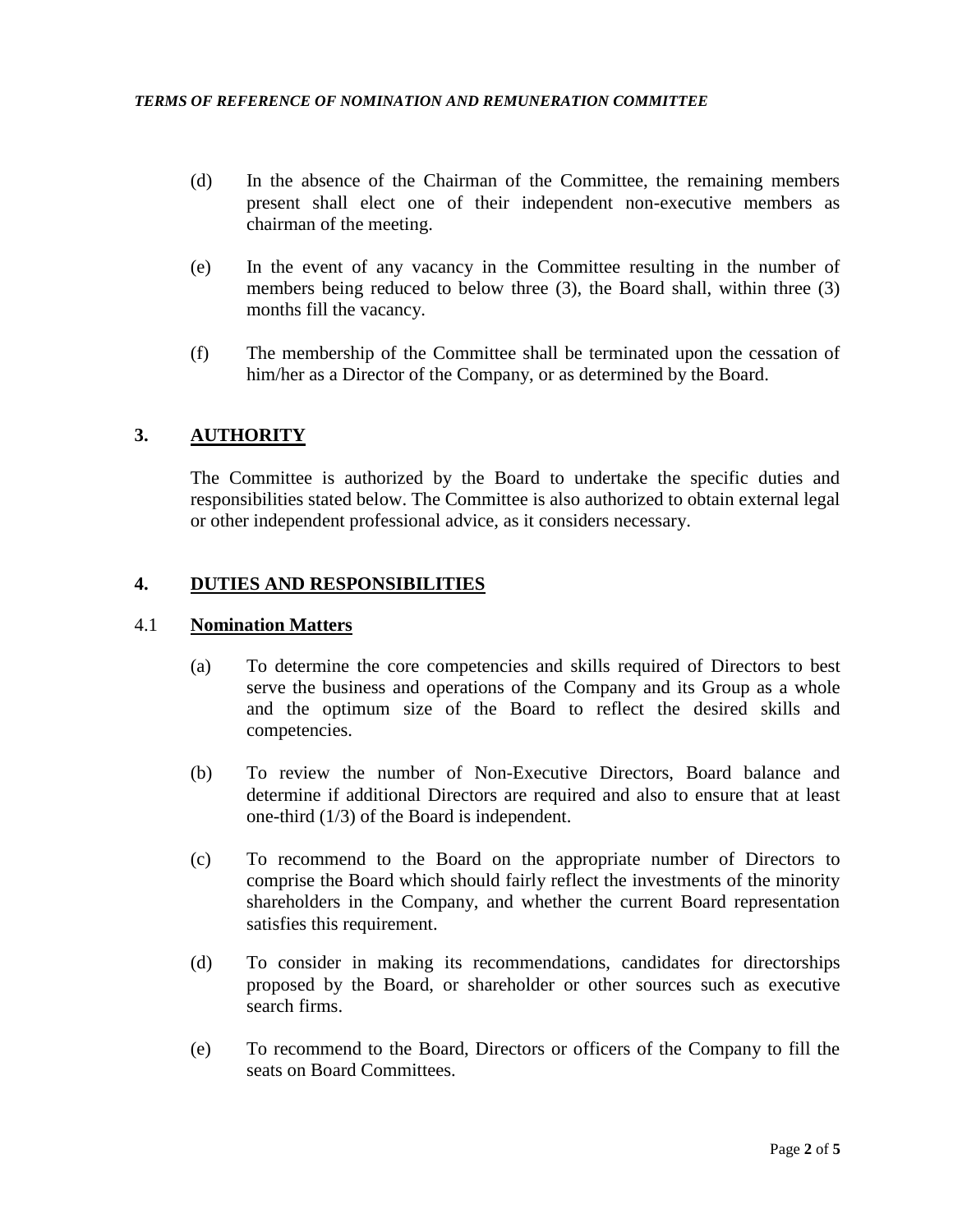- (f) To undertake a review of the required mix of skills, experience and other qualities of Directors, including core competencies which Non-Executive Directors should bring to the Board as well as independence and diversity (including gender diversity) of the board composition which is required to meet the needs of the Company, and to disclose this in the Annual Report.
- (g) To review the Board structure, its size and composition annually having regard to the scope and nature of the operations and the core competencies of the Directors.
- (h) To review and determine on an annual basis, the independence of Independent Directors.
- (i) To assist the Board to implement a procedure to be carried out by the Committee for assessing the effectiveness of the Board as a whole and the Board Committees, as well as for assessing the contributions and performance of individual Directors and Board Committee members.
- (j) To review the term of office and performance of the Committee and each of its members annually to determine whether the Committee and its members have carried out their duties in accordance with its terms of reference.
- (k) To determine appropriate training for Directors and review the fulfillment of such training, where appropriate in order to broaden their perspective and to keep abreast with the development in the market place and of the new statutory regulatory requirements.
- (l) To review Board succession plans for directors and key management positions.
- (m) To recommend directors who are retiring by rotation to be put forward for reelection pursuant to the Constitution of the Company.
- (n) To prepare a statement for inclusion in the Company's Annual Report on its activities in discharging its duties for the financial year.
- (o) To introduce such regulations, guidelines and/or procedures to function effectively and fulfill the Committee's objectives.

#### 4.2 **Remuneration Matters**

- (a) To recommend to the Board the remuneration framework for the Executive Directors.
- (b) To set the policies and procedures and recommend to the Board, the remuneration framework for the Executive Directors and senior management.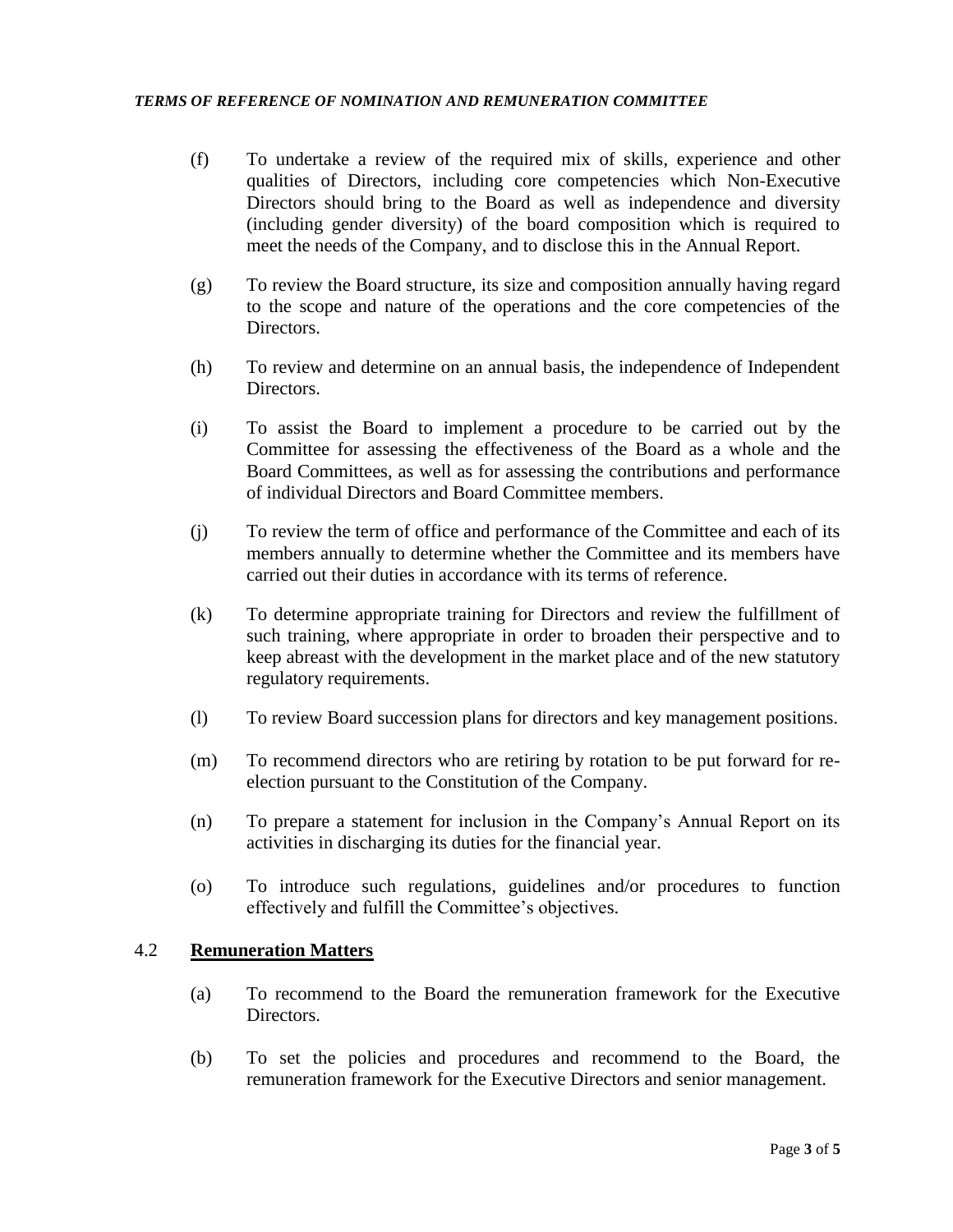- (c) To ensure that a fair differential between the remuneration of Executive Directors and other levels of management is maintained.
- (d) To conduct continued assessment of individual Executive Directors and senior management to ensure that remuneration is directly related to corporate and individual performance as well as taking into account the Group's performance in managing material sustainability risks and opportunities.
- (e) To obtain the advice and information from external source, if necessary, to compare the remuneration currently earned by the Executive Directors and senior management with the remuneration package paid to Executive Directors of other companies of a similar size in a comparable industry sector.
- (f) To ensure that the base salary element is competitive but fair.
- (g) To advise on and monitor, a suitable performance related formula i.e. whether the formula is based on individual performance, company profit performance, earnings per share, the Group's performance in managing material sustainability risks and opportunities, progress against the achievement of sustainability targets etc.
- (h) To provide an objective and independent assessment of the benefits granted to Executive Directors and senior management.
- (i) To introduce any policy or guidelines which would enable the smooth administration and effective discharge of the Committee's duties and responsibilities.
- (j) To furnish a report to the Board of any findings of the Committee.
- (k) To review the policies and procedures of the remuneration framework periodically.

# **5. MEETINGS**

- (a) The Committee shall meet at least once a year. However, additional meetings may be called at any time at the Committee Chairman's discretion or if requested to do so by any member or the Board of Directors.
- (b) In the absence of the Committee Chairman, the remaining members present shall elect one of the independent non-executive members as chairman of the meeting.